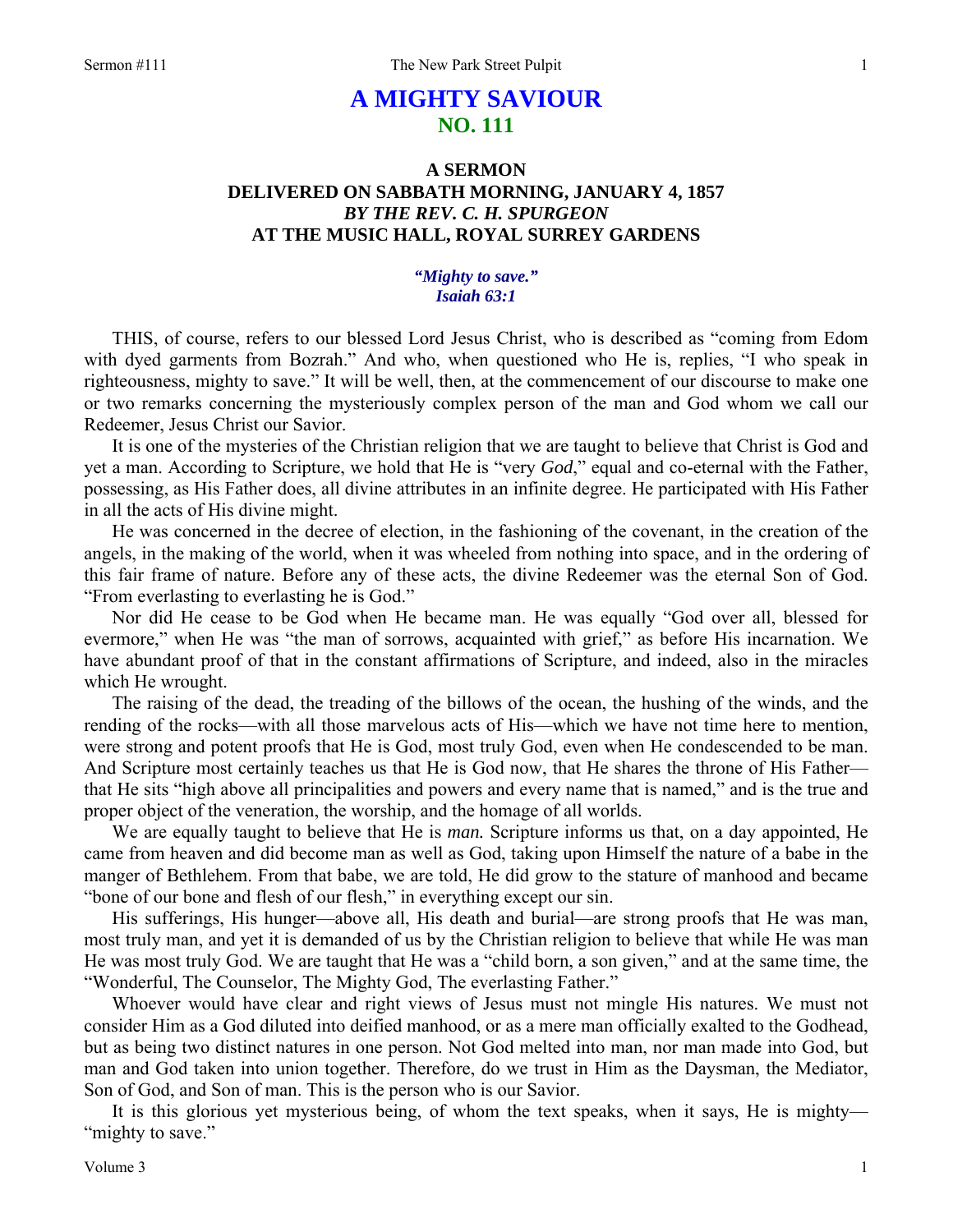That He is mighty we need not inform you, for as readers of the Scriptures you all believe in the might and majesty of the Incarnate Son of God. You believe Him to be the Regent of providence, the King of death, the Conqueror of hell, the Lord of angels, the Master of storms, and the God of battles, and therefore, you can need no proof that He is mighty.

The subject of this morning is one part of His mightiness. He is "mighty to save." May God the Holy Spirit help us in briefly entering upon this subject and make use of it to the salvation of our souls.

First, we shall consider that *what is meant by the words, "to save."* Secondly, *how we prove the fact that He is "mighty to save."* Thirdly, *the reason why He is "mighty to save."* And then, fourthly, *the inferences which are to be deduced from the doctrine that Jesus Christ is "mighty to save."* 

**I.** First, then, WHAT ARE WE TO UNDERSTAND BY THE WORDS, "TO SAVE"?

Commonly, most men, when they read these words, consider them to mean salvation from hell. They are partially correct, but the notion is highly defective. It is true Christ does save men from the penalty of their guilt. He does take those to heaven who deserve the eternal wrath and displeasure of the Most High. It is true that He does blot out "iniquity, transgression, and sin" and that the iniquities of the remnant of His people are passed over for the sake of His blood and atonement.

But that is not the whole meaning of the words "to save." This deficient explanation lies at the root of mistakes which many theologians have made and by which they have surrounded their system of divinity with mist. They have said that to save is to pluck men as brands from the burning—to save them from destruction if they repent.

Now, it means vastly, I had almost said, infinitely more than this. "To save" means something more than just delivering penitents from going down to hell. By the words "to save," I understand the whole of the great work of salvation, from the first holy desire, the first spiritual conviction, onward to complete sanctification. All this is done of God through Jesus Christ.

Christ is not only mighty to save those who repent, but He is able to make men repent. He is engaged not merely to carry those to heaven who believe, but He is mighty to give men new hearts and to work faith in them. He is mighty not merely to give heaven to one who wishes for it, but He is mighty to make the man who hates holiness love it, to constrain the despiser of His name to bend his knee before Him, and to make the most abandoned reprobate turn from the error of his ways.

By the words "to save," I do not understand what some men say they mean. They tell us in their divinity that Christ came into the world to put all men into a salvable state—to make the salvation of all men possible by their own exertions. I believe that Christ came for no such thing—that He came into the world not to put men into a *salvable* state, but into a *saved* state. Not to put them where they could save themselves, but to do the work in them and for them, from the first even to the last.

If I believe that Christ came only to put you, my hearers, and myself into a state where we might save ourselves, I should give up preaching henceforth and forever, for knowing a little of the wickedness of men's hearts, because I know something of my own—knowing how much men naturally hate the religion of Christ—I should despair of any success in preaching a Gospel which I had only to offer, its effects depending upon the voluntary acceptance of it by unrenewed and unregenerate men.

If I did not believe that there was a might going forth with the Word of Jesus, which makes men willing in the day of His power, and which turns them from the error of their ways by the mighty, overwhelming, constraining force of a divine and mysterious influence, I should cease to glory in the cross of Christ.

Christ, we repeat, is mighty, not merely to put men into a salvable condition, but mighty absolutely and entirely to save them. This fact I regard as one of the grandest proofs of the divine character of the Bible revelation. I have many a time had doubts and fears, as most of you have had—and where is the strong believer that has not sometimes wavered?

I have said within myself, "Is this religion true, which, day after day, I incessantly preach to the people? Is it the correct one? Is it true that this religion has an influence upon mankind?" And I will tell you how I have reassured myself. I have looked upon the hundreds, nay, upon the thousands whom I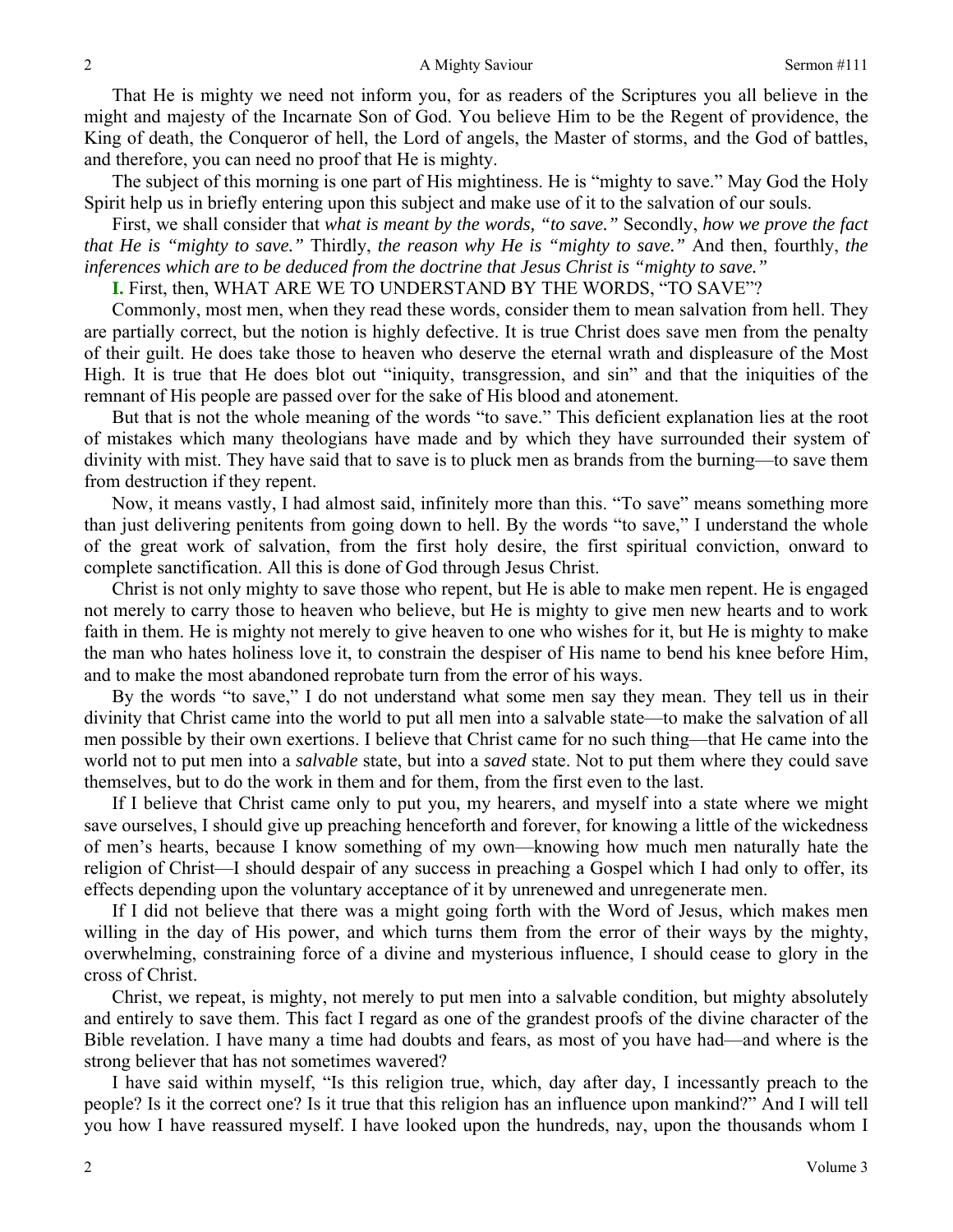have around me, who were once the vilest of the vile—drunkards, swearers, and such like—and I now see them "clothed and in their right mind," walking in holiness and in the fear of God.

And I have said within myself, "This must be the truth, then, because I see its marvelous effects." It is true, because it is efficient for purposes which error never could accomplish. It exerts an influence among the lowest order of mortals and over the most abominable of our race. It is a power, an irresistible agent of good—who then shall deny its truth?

I take it that the highest proof of Christ's power is not that He offers salvation, not that He bids you take it if you will, but that when you reject it, when you hate it, when you despise it, He has a power whereby He can change your mind, make you think differently from your former thoughts, and turn you from the error of your ways. This I conceive to be the meaning of the text—"mighty to save."

But it is not all the meaning. Our Lord is not only mighty to make men repent, to quicken the dead in sin, to turn them from their follies and their iniquities, but He is exalted to do more than that. He is mighty to keep them Christians after He has made them so, and mighty to preserve them in His fear and love, until He consummates their spiritual existence in heaven.

Christ's might does not lie in making a believer and then leaving him to shift for himself afterwards. But He who begins the good work carries it on. He who imparts the first germ of life which quickens the dead soul, gives afterwards the life which prolongs the divine existence, and bestows that mighty power which at last bursts asunder every bond of sin and lands the soul perfected in glory.

We hold and teach, and we believe upon Scriptural authority, that all men unto whom Christ has given repentance must infallibly hold in their way. We believe that God never begins a good work in a man without finishing it. That He never makes a man truly alive to spiritual things without carrying on that work in his soul even to the end, by giving him a place amongst the choirs of the sanctified.

We do not think that Christ's power dwells in merely bringing me one day into grace, and then telling me to keep myself there, but in so putting me into a gracious state, and giving me such an inward life and such a power within myself that I can no more turn back than the very sun in the heavens can stay itself in its course or cease to shine.

Beloved, we regard this as signified by the terms "mighty to save." This is commonly called Calvinistic doctrine—it is none other than Christian doctrine, the doctrine of the Holy Bible. For despite that it is now called Calvinism, it could not be so called in Augustine's days. And yet in Augustine's works you find the very same things.

And it is not to be called Augustinism, for it is to be found in the writings of the apostle Paul. And yet it was not called Paulism simply for this reason—that it is the expansion, the fullness of the Gospel of our Lord Jesus Christ. To repeat what we have said before—we hold and boldly teach that Jesus Christ is not merely able to save men who put themselves in His way and who are willing to be saved, but that He is able to make men willing—that He is able to make the drunkard renounce his drunkenness and come to Him—that he is able to make the despiser bend his knee, and make hard hearts melt before His love.

Now, it is ours to show that He is able to do so.

**II.** HOW CAN WE PROVE THAT CHRIST IS "MIGHTY TO SAVE"?

We will give you the strongest argument first. And we shall need but one. The argument is that He *has* done it. We need no other. It were superfluous to add another. He *has* saved men. He has saved them in the full extent and meaning of the word which we have endeavored to explain. But in order to set this truth in a clear light, we will suppose the worst of cases.

It is very easy to imagine, say some, that when Christ's Gospel is preached to some here who are amiable and lovely, and have always been trained up in the fear of God, they will receive the Gospel in the love of it. Very well, then, we will not take such a case.

You see this South Sea Islander? He has just been eating a diabolical meal of human flesh. He is a cannibal. On his belt are slung the scalps of men whom he has murdered and in whose blood he glories.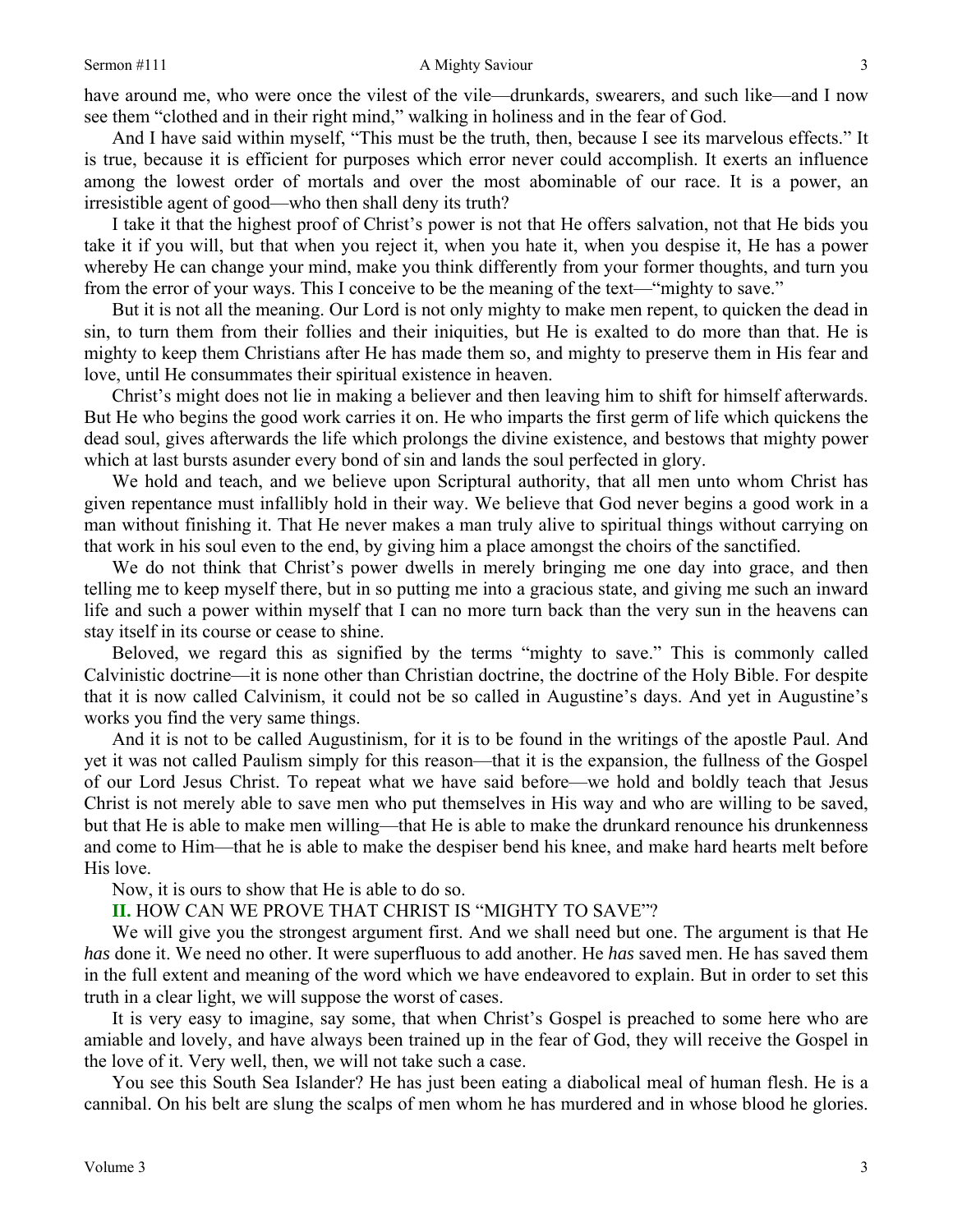If you land on the coast, he will eat you too, unless you mind what you are after. That man bows himself before a block of wood. He is a poor ignorant debased creature, but very little removed from the brute.

Now, has Christ's Gospel power to tame that man, to take the scalps from his girdle, to make him give up his bloody practices, renounce his gods, and become a civilized and Christian man?

You know, my dear friends, you talk about the power of education in England. There may be a great deal in it—education may do very much for some who are here, not in a spiritual, but in a natural way. But what would education do with this savage? Go and try. Send the best schoolmaster in England to him—he will eat him before the day is up. That will be all the good of it.

But if the missionary goes with Christ's Gospel, what will become of him? Why, in multitudes of cases, he has been the pioneer of civilization, and under the providence of God, has escaped a cruel death. He goes with love in his hands and in his eyes. He speaks to the savage. And mark you, we are telling facts now, not dreams.

The savage drops his tomahawk. Says he, "It is marvelous. The things that this man tells me are wonderful. I will sit down and listen." He listens and the tears roll down his cheeks. A feeling of humanity which never burned within his soul before is kindled in him. He says, "I believe in the Lord Jesus Christ," and soon he is clothed and in his right mind, and becomes in every respect a man—such a man as we could desire all men to be.

Now, we say, that this is proof that Christ's Gospel does not come to the mind that is prepared for it, but prepares the mind for itself. That Christ does not merely put the seed into the ground that has been prepared beforehand, but ploughs the ground too—ay, and harrows it and does the whole of the work. He is able to do all this.

Ask our missionaries who are in Africa, in the midst of the greatest barbarians in the world—ask them whether Christ's Gospel is able to save, and they will point to the kraal of the Khoikhoi, and then they will point to the houses of the Kuraman and they will say, "What has made this difference, but the Word of the Gospel of Christ Jesus?" Yes, dear brethren, we have had proofs enough in heathen countries. And why need we say more, but merely to add this—we have had proofs enough at home.

There are some who preach a Gospel which is very well-fitted to train man in morals, but utterly unfitted to save him, a Gospel which does well enough to keep men sober when they have become drunkards. It is a good thing enough to supply them with a kind of life when they have it already, but not to quicken the dead and save the soul, and it can give up to despair the very characters whom Christ's Gospel was most of all intended to affect.

I could a tale unfold of some who have plunged head-first into the blackest gulfs of sin, which would horrify you and me, if we could allow them to recount their guilt. I could tell you how they have come into God's house with their teeth set against the minister, determined that say what he would they might listen, but it would be to scoff.

They stayed a moment. Some word arrested their attention. They thought within themselves, "I will hear that sentence." It was some pointed, terse saying that entered into their souls. They knew not how it was, but they were spell-bound and stood to listen a little longer. And by-and-by, unconsciously to themselves, the tears began to fall, and when they went away, they had a strange, mysterious feeling about them that led them to their chambers.

Down they fell on their knees. The story of their life was all told before God. He gave them peace through the blood of the Lamb and they went to God's house, many of them, to say, "Come and hear what God has done for my soul," and to—

> *"Tell to sinners round What a dear Savior they had found."*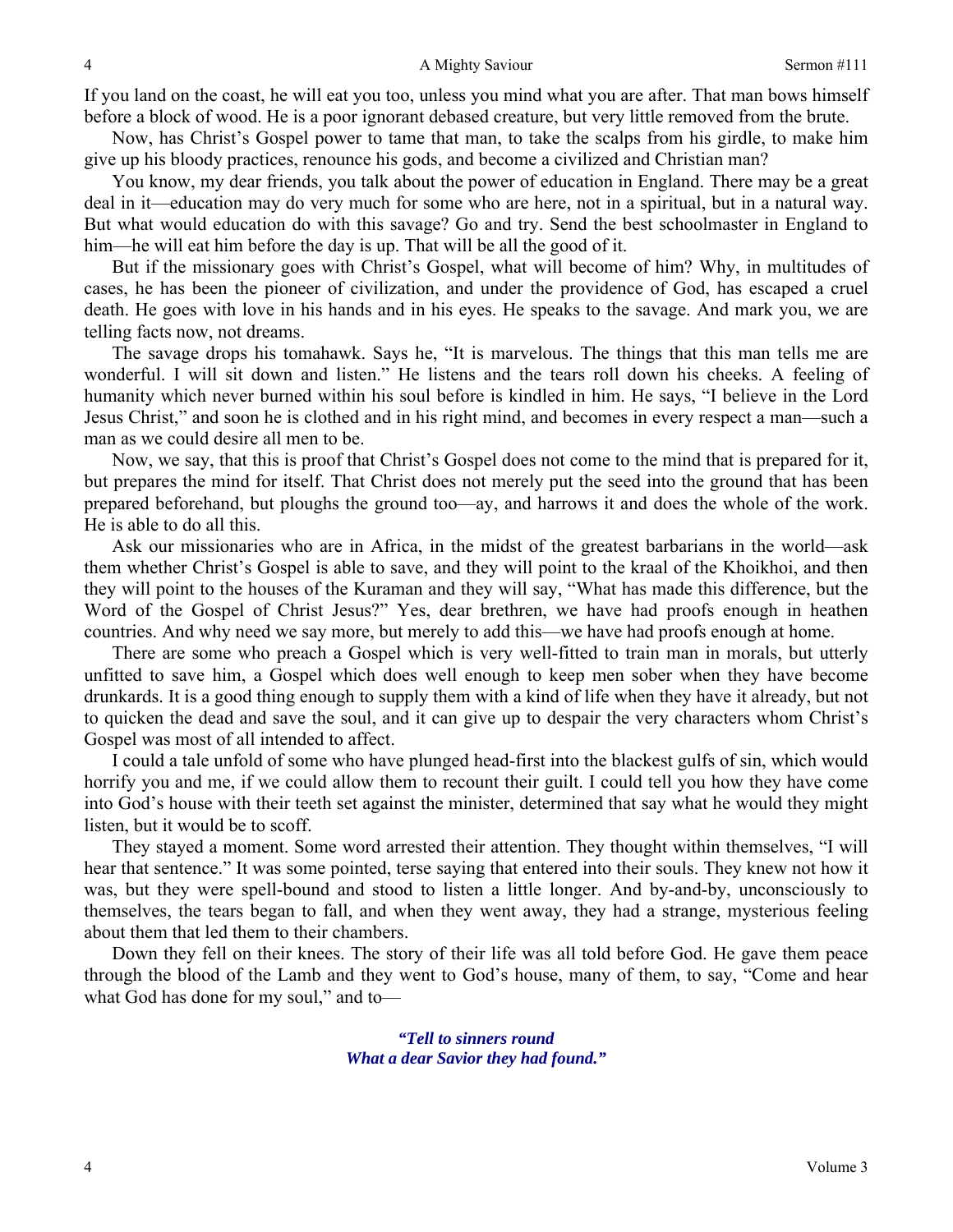Remember the case of John Newton, the great and mighty preacher of St. Mary, Woolnoth—an instance of the power of God to change the heart, as well as to give peace when the heart is changed. Ah! dear hearers, I often think within myself, "This is the greatest proof of the Savior's power."

Let another doctrine be preached—will it do the same? If it will, why not let every man gather a crowd round him and preach it? Will it really do it? If it will, then the blood of men's souls must rest upon the man who does not boldly proclaim it. If he believes his Gospel saves souls, how does he account for it that he stands in his pulpit from the first of January till the last of December, and never hears of a harlot made honest, nor of a drunk reclaimed?

Why? For this reason—that it is a poor dilution of Christianity. It is something like it, but it is not the bold, broad Christianity of the Bible. It is not the full Gospel of the blessed God, for that *has* power to save. But if they do believe that theirs is the Gospel, let them preach it, and let them strive with all their might to win souls from sin, which is rife enough, God knows.

We say again that we have proof positive in cases even here before us, that Christ is mighty to save even the worst of men—to turn them from follies in which they have too long indulged, and we believe that the same Gospel preached elsewhere would produce the same results.

The best proof you can ever have of God's being mighty to save, dear hearers, is that He saved *you*. Ah! my dear hearer, it were a miracle if He should save your fellow that stands by your side. But it were more a miracle if He should save you.

What are you this morning? Answer! "I am an infidel," says one, "I hate and despise Christ's religion." But suppose, sir, there should be such a power in that religion that one day you should be brought to believe it! What would you say then? Ah! I know you would be in love with that Gospel forever, for you would say, "I above all men was the last to receive it. And yet here am I, I know not how, brought to love it." Oh! such a man, when constrained to believe makes the most eloquent preacher in the world.

"Ah! but" says another, "I have been a Sabbath-breaker upon principle. I despise the Sabbath. I hate utterly and entirely everything religious." Well, I can never prove religion to you to be true, unless it would ever lay hold of you and make you a new man. Then you will say there is something in it. "We speak what we do know, and testify that we have seen." When we have felt the change it works in ourselves, then we speak of facts and not of fancies, and we speak very boldly too. We say again, then, He is "mighty to save."

**III.** But now it is asked, WHY IS CHRIST "MIGHTY TO SAVE"? To this there are sundry answers.

First, if we understand the word "save," in the popular acceptation of the word, which is not, after all, the full one, though a true one—if we understand salvation to mean the pardon of sin and salvation from hell—Christ is mighty to save, *because of the infinite efficacy of His atoning blood*.

Sinner! Black as you are with sin, Christ this morning is able to make you whiter than the driven snow. You ask why? I will tell you. He is able to forgive, because He has been punished for your sin. If you do know and feel yourself to be a sinner, if you have no hope or refuge before God but in Christ, then be it known that Christ is able to forgive, because He was once punished for the very sin which you have committed, and therefore He can freely remit, because the punishment has been entirely paid by Himself.

Whenever I get on this subject I am tempted to tell a story. And though I have told it times enough in the hearing of many of you, others of you have never heard it, and it is the simplest way I know of setting out the belief I have in the atonement of Christ.

Once a poor Irishman came to me in my vestry. He announced himself something in this way— "Your reverence, I'm come to ax you a question." "In the first place," said I, "I am not a reverend, nor do I claim the title. And in the next place, why don't you go and ask your priest the question?" Said he, "Well, Your rev—sir, I meant—I did go to him, but he did not answer me to my satisfaction exactly. So

5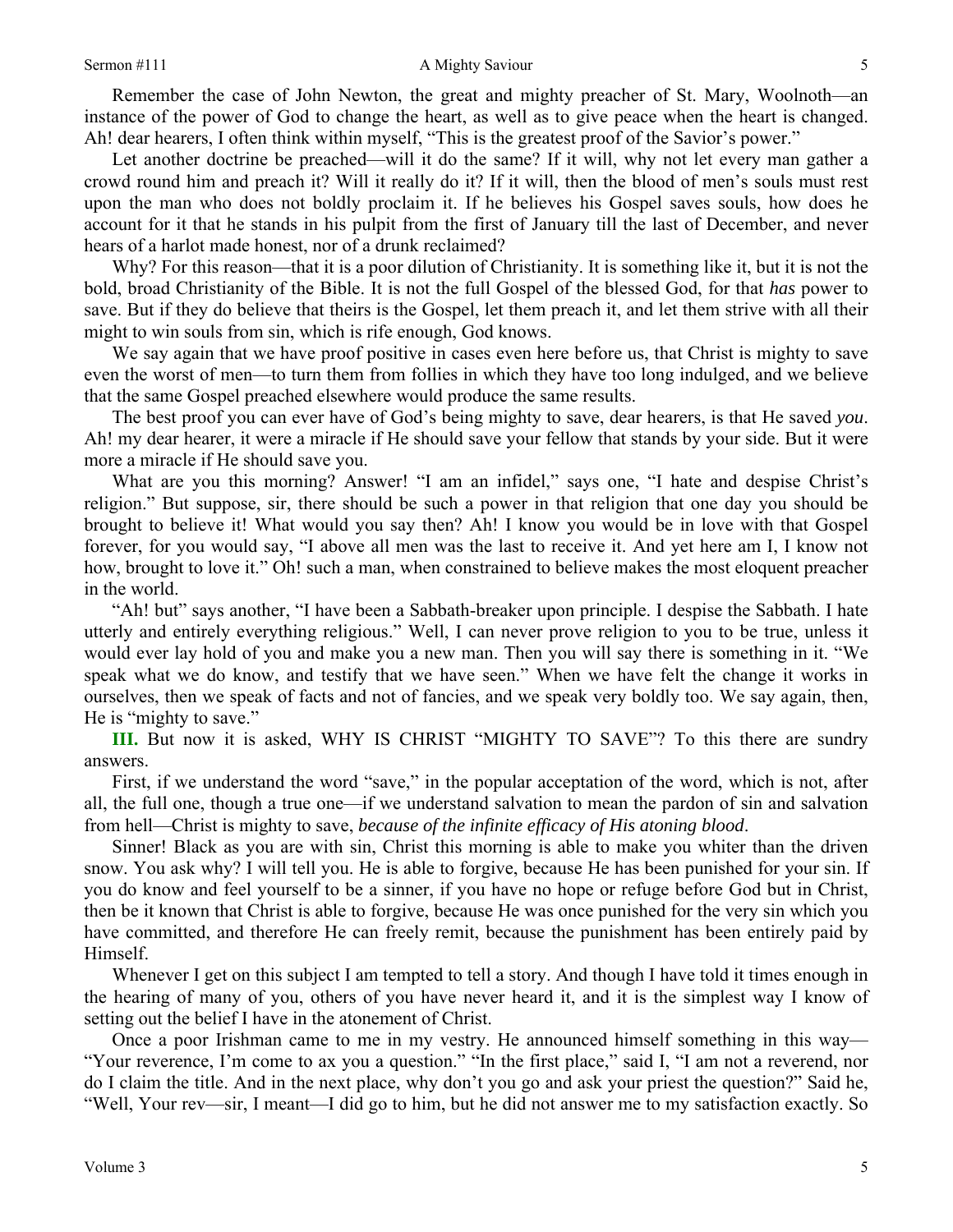I have come to ask you, and if you will answer this you will set my mind at peace, for I am much disturbed about it."

"What is the question?" said I. "Why this. You say and others say too, that God is able to forgive sin. Now, I can't see how He can be just and yet forgive sin—for," said this poor man, "I have been so greatly guilty that if God Almighty does not punish me He *ought*. I feel that He would not be just if He were to suffer me to go without punishment. How, then, sir, can it be true that He can forgive and still retain the title of just?"

"Well," I said, "it is through the blood and merits of Jesus Christ." "Ah!" he said, "but then I do not understand what you mean by that. It is the kind of answer I got from the priest, but I wanted him to explain it to me more fully—how it was that the blood of Christ could make God just. You say it does, but I want to know how."

"Well, then," said I, "I will tell you what I think to be the whole system of atonement—which I think is the sum and substance, the root, the marrow, and the essence of all the Gospel. This is the way Christ is able to forgive. Suppose," said I, "you had killed someone. You were a murderer. You were condemned to die and you deserved it." "Faith," said he, "yes, I would deserve it."

"Well, her Majesty is very desirous of saving your life, and yet at the same time universal justice demands that some one should die on account of the deed that is done. Now, how is she to manage?" Said he, "That is the question. I cannot see how she can be inflexibly just and yet suffer me to escape."

"Well," said I, "suppose, Pat, I should go to her and say, 'Here is this poor Irishman, he deserves to be hanged, your Majesty. I don't want to quarrel with the sentence, because I think it just. But if you please, I so love him that if you were to hang me instead of him I should be very willing.' Pat, suppose she should agree to it and hang me instead of you, what then? would she be just in letting you go?" "Ay" said he, "I should think she would. Would she hang two for one thing? I should say not. I'd walk away and there isn't a policeman that would touch me for it."

"Ah!" I said, "that is how Jesus saves. 'Father,' He said, 'I love these poor sinners. Let Me suffer instead of them!' 'Yes,' said God, 'You shall.' And on the tree He died, and suffered the punishment which all His elect people ought to have suffered. So that now all who believe on Him, thus proving themselves to be His chosen, may conclude that He was punished for them, and that therefore they can never be punished."

"Well," said he, looking me in the face once more, "I understand what you mean. But how is it, if Christ died for all men, that notwithstanding, some men are punished again? For that is unjust." "Ah!" said I, "I never told you that. I say to you that He has died for all who believe on Him, and all who repent, and that He was punished for their sins so absolutely and so really, that none of them shall ever be punished again."

"Faith," said the man, clapping his hands, "that's the Gospel. If it isn't, then I don't know anything, for no man could have made that up, it is so wonderful. Ah!" he said, as he went down the stairs, "Pat's safe now, with all my sins about me he'll trust in the man that died for him, and so he shall be saved."

Dear hearer, Christ is mighty to save, because God did not turn away the sword, but He sheathed it in His own Son's heart. He did not remit the debt, for it was paid in drops of precious blood. And now the great receipt is nailed to the cross, and our sins with it, so that we may go free if we are believers in Him. For this reason He is "mighty to save," in the truest sense of the word.

But in the larger sense of the word, understanding it to mean all that I have said it does mean, He is "mighty to save." How is it that Christ is able to make men repent, to make men believe, and to make them turn to God? One answers, "Why by the eloquence of preachers." God forbid we should ever say that! It is "not by might nor by power."

Others reply, "It is by the force of moral suasion." God forbid we should say "ay" to that, for moral suasion has been tried long enough on man, and yet it has failed of success. How does He do it? We answer, by something which some of you despise, but which, nevertheless, is a fact. He does it by the Omnipotent influence of His Divine Spirit.

6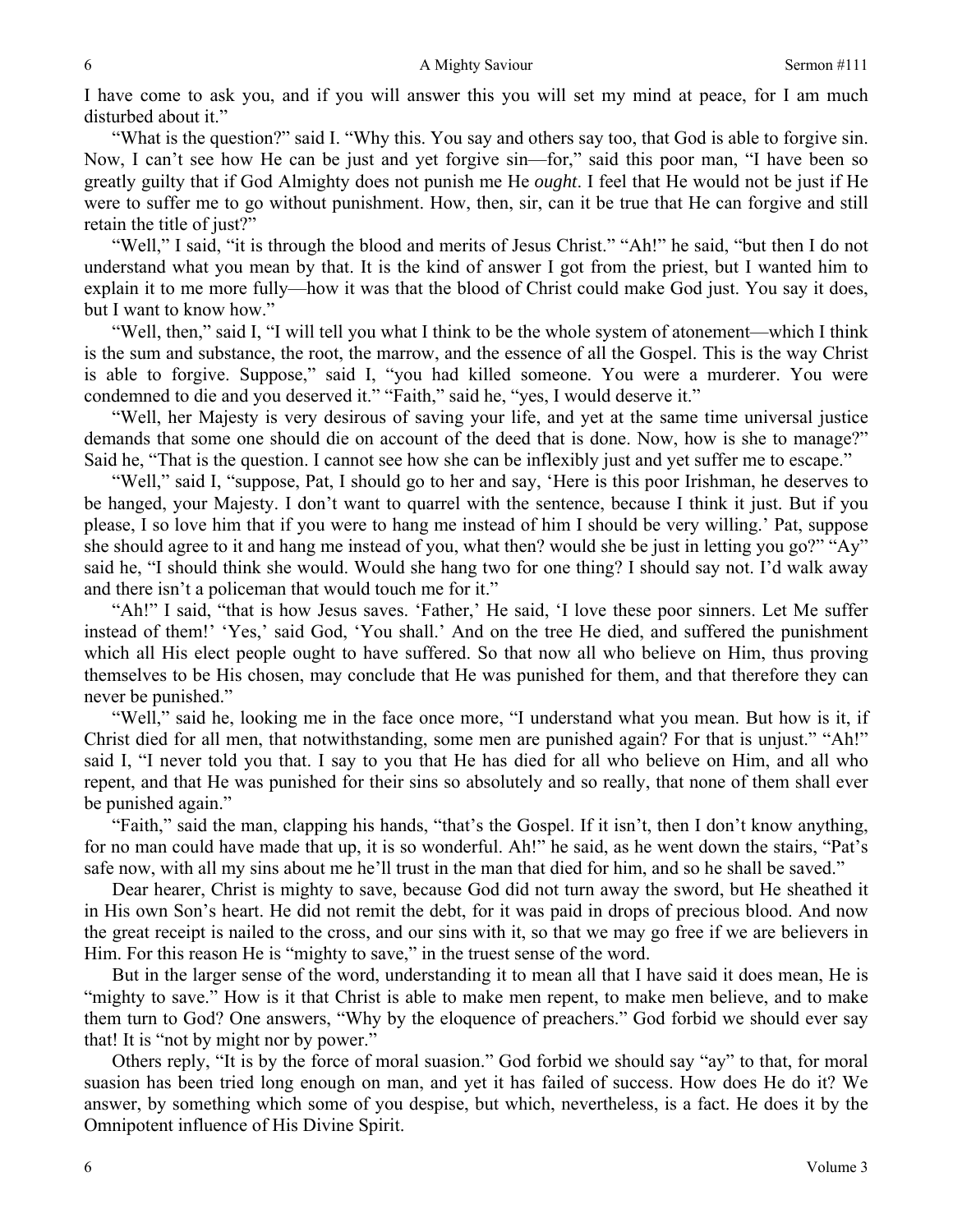While men are hearing the Word (in those whom God will save) the Holy Spirit works repentance. He changes the heart and renews the soul. True, the preaching is the instrument, but the Holy Spirit is the great agent. It is certain that the truth is the means of saving, but it is the Holy Ghost applying the truth which saves souls.

Ah! and with this power of the Holy Ghost we may go to the most debased and degraded of men and we need not be afraid but that God can save them. If God should please, the Holy Spirit could at this moment make every one of you fall on your knees, confess your sins, and turn to God. He is an Almighty Spirit, able to do wonders.

In the life of Whitefield, we read that sometimes under one of his sermons, two thousand persons would at once profess to be saved and were really so, many of them. We ask why it was? At other times he preached just as powerfully and not one soul was saved. Why? Because in the one case the Holy Spirit went with the Word and in the other case it did not.

All the heavenly result of preaching is owing to the Divine Spirit sent from above. I am nothing. My brethren in the ministry around are all nothing. It is God that does everything. "Who is Paul, who is Apollos, and who is Cephas, but ministers by whom ye believed, even as God gave to every man." It must be, "Not by might, nor by power, but by my Spirit, saith the LORD."

Go forth, poor minister! You have no power to preach with polished diction and elegant refinement. Go and preach as you can. The Spirit can make your feeble words more mighty than the most ravishing eloquence. Alas! Alas! for oratory! Alas for eloquence! It has long enough been tried. We have had polished periods and finely turned sentences. But in what place have the people been saved by them? We have had grand and gaudy language. But where have hearts been renewed?

But now, "by the foolishness of preaching," by the simple utterance by a child of God's Word, He is pleased to save them that believe and to save sinners from the error of their ways. May God prove His Word again this morning!

**IV.** The fourth point was, WHAT ARE THE INFERENCES TO BE DERIVED FROM THE FACT THAT JESUS CHRIST IS MIGHTY TO SAVE?

Why, first, there is a fact for ministers to learn—that they should endeavor to preach in faith, nothing wavering. "O God," cries the minister at times, when he is on his knees, "I am weak. I have preached to my hearers, and have wept over them. I have groaned for them. But they will not turn to You. Their hearts are like the nether mill-stone. They will not weep for sin, nor will they love the Savior."

Then I think I see the angel standing at his elbow and whispering in his ear, "You are weak, but He is strong. You can do nothing, but He is 'mighty to save.'" Bethink thyself of this. It is not the instrument but the God. It is not the pen wherewith the author writes which is to have the praise for his wisdom of the making of the volume, but it is the brain that thinks it and the hand that moves the pen.

So in salvation. It is not the minister, it is not the preacher, but the God who first designs the salvation and afterwards uses the preacher to work it out. Ah! poor disconsolate preacher, if you have had but little fruit of your ministry, go on still in faith, remembering it is written, "My word shall not return unto me void, but it shall accomplish that which I please, and prosper in the thing whereto I sent it." Go on. Be of good courage. God shall help you. He shall help you and that right early.

Again, here is another encouragement for praying men and women, who are praying to God for their friends. Mother, you have been groaning for your son for many a year. He is now grown up and has left your roof, but your prayers have not been heard. So you think. He is as gay as ever. Not yet has he made your breast rejoice. Sometimes you think he will bring your grey hairs with sorrow to the grave. It was but yesterday you said, "I will give him up, I will never pray for him again."

Stop, mother, stop! By all that is holy and that is heavenly, stop! Utter not that resolution again. Begin once more! You have prayed over him. You did weep over his infant forehead when he lay in his cradle. You did teach him when he came to years of understanding, and you have often warned him since. But all of no avail.